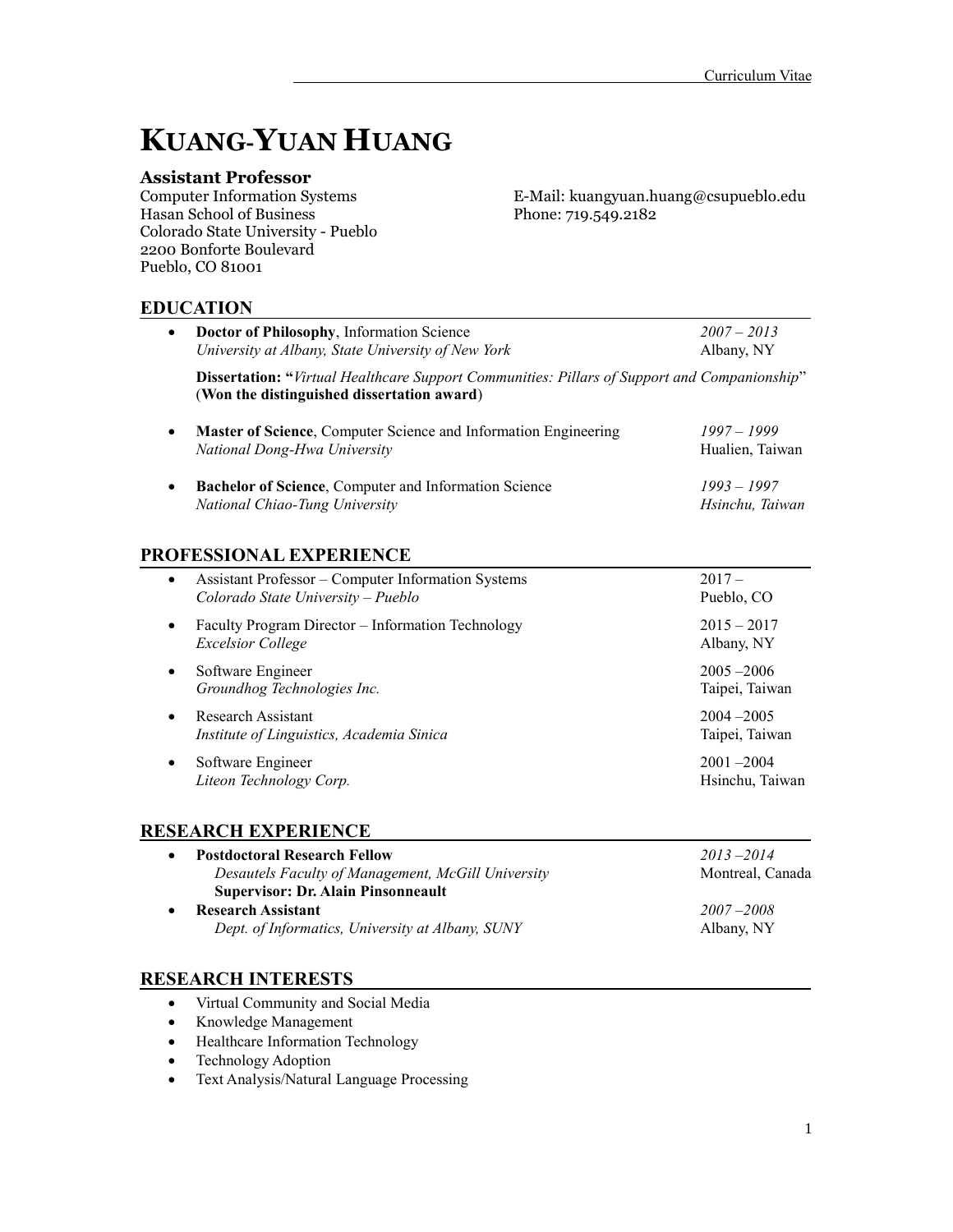#### **JOURNAL ARTICLES**

- **Huang, K.-Y.**, Chengalur-Smith, I., and Pinsonneault, A. "Sharing and Caring: Investigating Social Support Behavior in Healthcare Virtual Support Communities," *MIS Quarterly (Forthcoming)*.
- **Huang, K.-Y.**, Chengalur-Smith, I., and Ran, W. 2014. "Not Just for Support: Companionship Activities in Healthcare Virtual Support Communities," *Communications of the Association for Information Systems*, 34 (special section on Patient-Centered E-Health), Article 29.
- Choi, N., **Huang, K.-Y.**, Palmer, A., and Horowitz, L. 2014. "Web 2.0 Use and Knowledge Transfer: How Social Media Technologies can Lead to Organizational Innovation," *Electronic Journal of Knowledge Management*, 12(3), pp. 176-186.
- **Huang, K.-Y.**, and Guney, S. 2012. "Toward a Framework of Web 2.0-Driven Organizational Learning," *Communications of the Association for Information Systems*, 31, Article 6, pp. 128-152.

#### **REFEREED CONFERENCE ARTICLES**

- **Huang, K.-Y.**, and Long, Y. 2019 "Fighting Together: Discovering the Antecedents of Social Support and Helpful Discussion Threads in Online Support Forums for Cannabis Quitters," in *Proceedings of the 52nd Hawaii International Conference on System Sciences (HICSS-52)*, January 8-11, Maui, HI.
- **Huang, K.-Y.**, Chengalur-Smith, I., and Pinsonneault, A. 2014. "Why Should I Provide Social Support? A Social Capital Perspective of Individual Helping Behavior in Healthcare Virtual Support Communities," in *Proceedings of the 35 th International Conference on Information Systems (ICIS'14)*, December 14-17, Auckland, New Zealand.
- **Huang, K.-Y.**, and Chengalur-Smith, I. 2014. "A Social Capital Perspective to Understand Individual Contribution of Social Support in Healthcare Virtual Support Communities," in Proceedings of the 47<sup>th</sup> Hawaii International Conference on System Sciences (HICSS-47), January 6-9, Big Island, HI.
- **Huang, K.-Y.**, Chengalur-Smith, I., Uzuner, Ö., Nambisan, P., and Choi, N. 2012. "Supporters in Deed: Studying Online Support Provision from the Perspective of Social Capital," in *Proceedings of the 33rd International Conference on Information Systems (ICIS'12)*, December 16-19, Orlando, FL (short paper).
- **Huang. K.-Y.** 2012. "Exploring Social Behavior over Virtual Support Community: Support Exchange and Companionship Activities," *Paper presented at the annual meeting of the Academy of Management (AoM)*, August 3-7, Boston, MA. (**Won the OCIS division best student paper award**)
- **Huang, K.-Y.**, and Choi, N. 2011. "What Can Online Reviews Tell Us? An Approach to Analyze and Visualize Online Book Reviews," *Paper presented at the Decision Sciences Institute (DSI) annual meeting*, November 19-22, Boston, MA.
- **Huang, K.-Y.**, and Guney, S. 2011. "Toward a Framework of Web 2.0 Driven Organizational Learning," *Paper presented at the annual meeting of the Academy of Management (AoM)*, August 12-16, San Antonio, TX.
- **Huang, K.-Y.**, and Choi, N. 2011. "Relating and Clustering Free/Libre Open Source Software Projects and Developers: A Social Network Perspective," in *Proceedings of the 44th Hawaii International Conference on System Sciences (HICSS-44)*, January 4-7, Koloa, HI.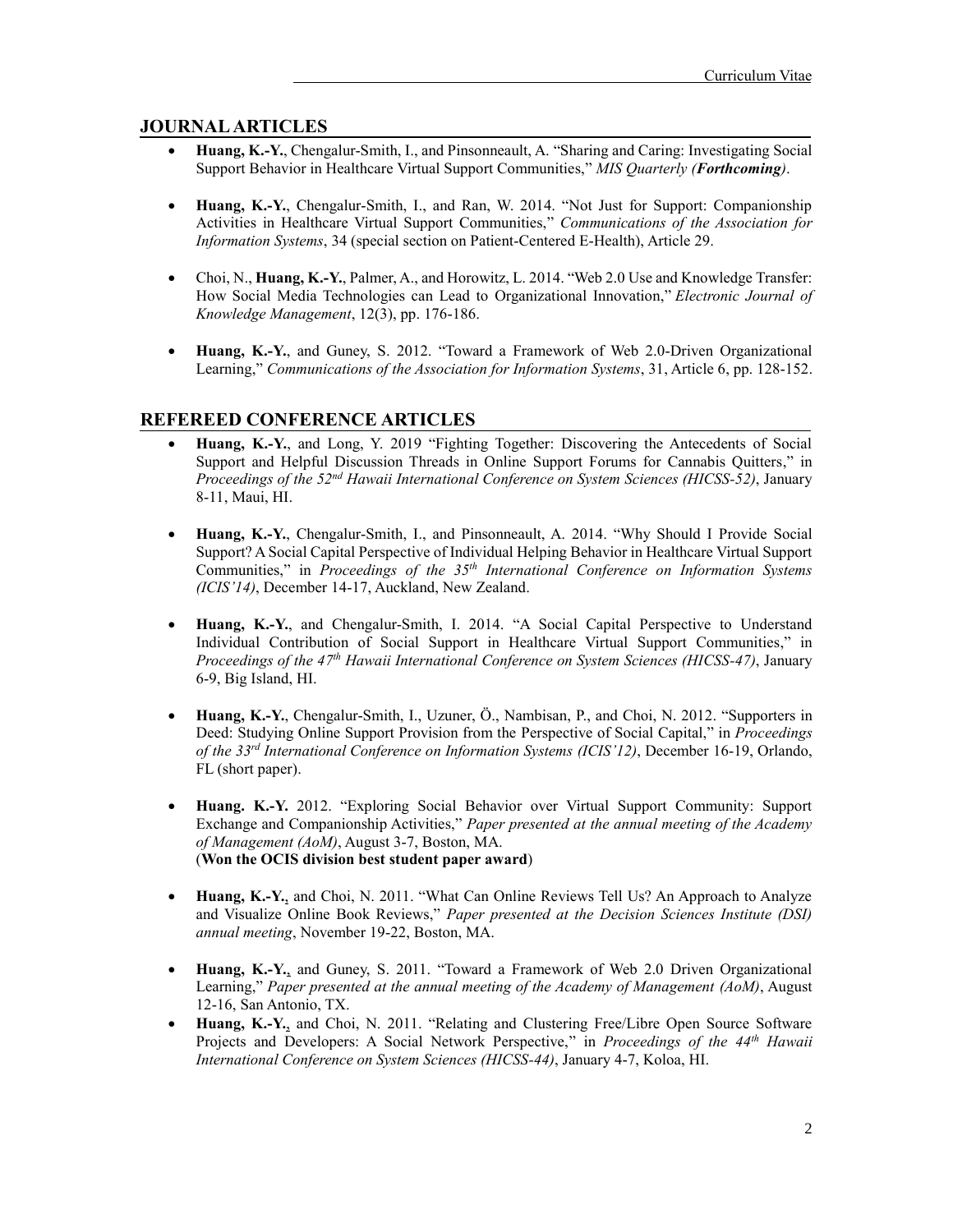- **Huang, K.-Y.**, Nambisan, P., and Uzuner, Ö. 2010. "Informational Support of Emotional Support: Preliminary Study of an Automated Approach to Analyze Online Support Community Contents," in *Proceedings of the 31st International Conference on Information Systems (ICIS'10)*, December 12- 15, St. Louis, MO (short paper).
- **Huang, K.-Y.**, Choi, N., and Horowitz, L. 2010. "Web 2.0 Use and Organizational Innovation: A Knowledge Transfer Enabling Perspective," in *Proceedings of the 16th Americas Conference on Information Systems (AMCIS'10)*, August 12-15, Lima, Peru.
- **Huang, K.-Y.**, Choi, N., and Chengalur-Smith, I. 2010. "Cultural Dimensions as Moderators of the UTAUT Model: A Research Proposal in the Healthcare Context," in *Proceedings of the 16th Americas Conference on Information Systems (AMCIS'10)*, August 12-15, Lima, Peru.

### **REFEREED WORKSHOP PRESENTATIONS**

- **Huang, K.-Y.**, Pinsonneault, A., and Chengalur-Smith, I. 2014. "Social Network Dynamics in Healthcare Virtual Support Communities," in *the 24th Workshop on Information Technology and Systems (WITS'14)*, December 17-19, Auckland, New Zealand.
- **Huang, K.-Y.**, and Chengalur-Smith, I. 2013. "A Social Capital Perspective to Understand Individual Contribution of Social Support in Healthcare Virtual Support Communities," in the 4<sup>th</sup> *Annual Workshop on Health IT and Economics (White'13)*, November 15-16, Washington, DC.
- **Huang, K.-Y.**, Chengalur-Smith, I., Uzuner, Ö., Nambisan, P., and Choi, N. 2012, "Supporters in Deed: Studying Online Support Provision from the Perspective of Social Capital," in *the 3 rd Annual Workshop on Health IT and Economics (White'12)*, October 5-6, Washington, DC.
- **Huang, K. Y.**, and Choi, N. 2010. "Cultural Dimensions as Moderators of the UTAUT Model: a Research Proposal in a Healthcare Context," in *the First Annual Workshop on Health IT and Economics (White'10)*, October 8-9, Washington, DC.

## **TEACHING EXPERIENCE**

- **Hasan School of Business, Colorado State University, Pueblo**
	- o **Instructor**
		- CIS315 Unix Operating System (Fall 2018)
		- CIS365 Management Information Systems (Fall 2017, Spring 2018)
		- CIS359 Advanced Programming in C# (Spring 2018)
		- CIS401 Network Systems Administration (Fall 2017)
		- CIS565 Management Information Systems (Fall 2018, graduate level course)
- **School of Business, University at Albany, SUNY**
	- o **Instructor**
		- **•** ITM 330 Business Information System & Technologies (Summer 2012)
	- o **Co- Instructor**
		- **•** ITM 415 Systems Analysis & Design (Fall 2012)
- **Department of Informatics, University at Albany, SUNY**
	- o **Instructor**
		- **•** INF 202 Introduction to Data and Database (Fall 2010, Spring 2011)
		- INF 423 Networking Essentials (Fall 2011)
	- o **Teaching Assistant**
		- INF 202 Introduction to Data and Database (Fall 2009)